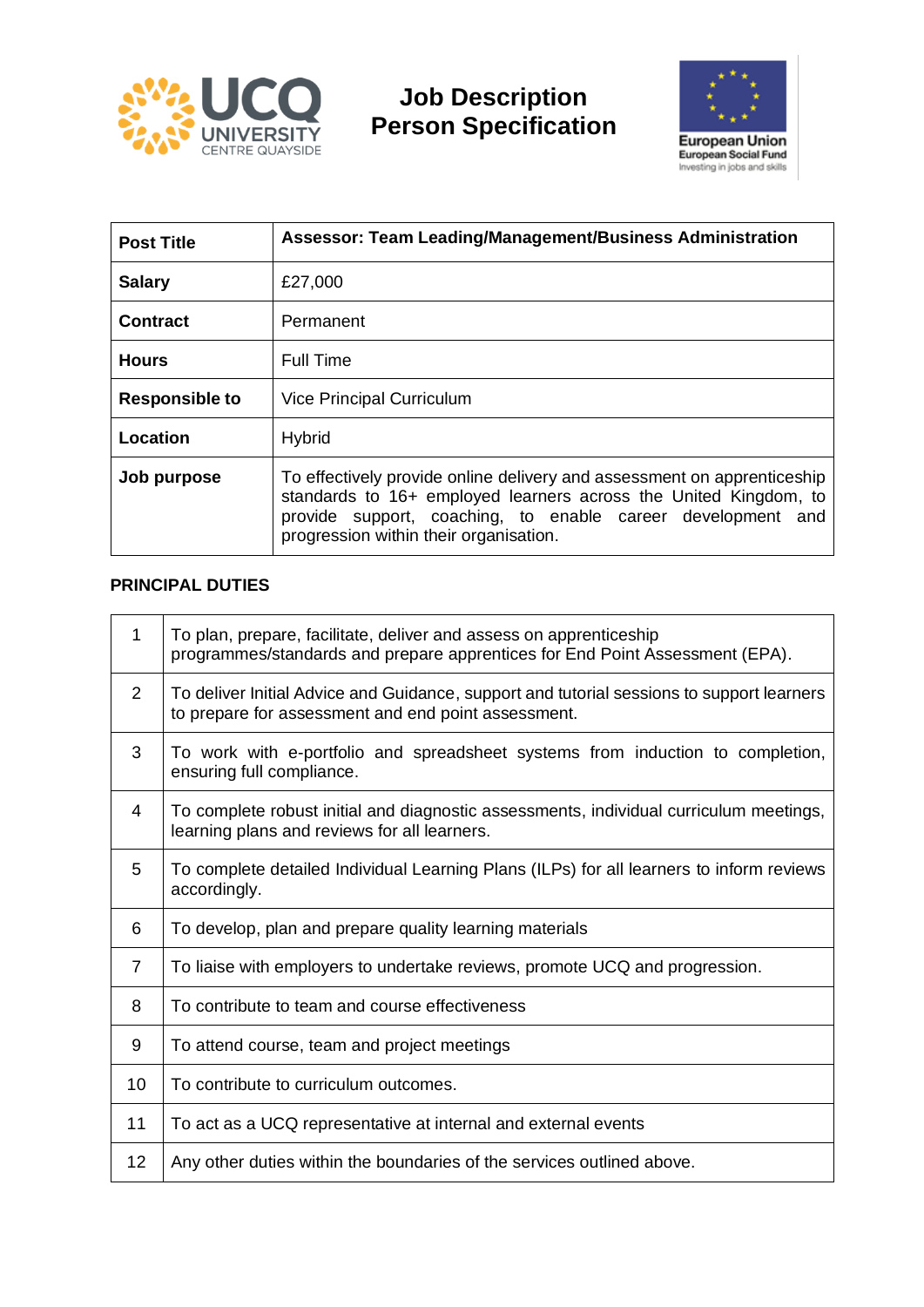## **MAIN DUTIES**

| 1  | To plan, prepare and deliver workshops, tutorials, group and 1:1 sessions in line with<br>programme schedule to support assessment completion.                        |  |  |
|----|-----------------------------------------------------------------------------------------------------------------------------------------------------------------------|--|--|
| 2  | To contribute to Schemes of Work and prepare Session Plans.                                                                                                           |  |  |
| 3  | To develop, write, revise and maintain high quality learning materials.                                                                                               |  |  |
| 4  | To provide information, advice and guidance, coaching and support to individualise<br>apprentices' programme.                                                         |  |  |
| 5  | To ensure full completion of all necessary documentation including ILPs, contact<br>logs, reviews and other required UCQ paperwork.                                   |  |  |
| 6  | To support all learners throughout the duration of the programmes to EPA.                                                                                             |  |  |
| 7  | To prepare the learning environment ensuring delivery locations, including online<br>environments, are conducive to learning.                                         |  |  |
| 8  | To effectively use e-portfolio systems.                                                                                                                               |  |  |
| 9  | To deliver, assess, monitor and mark learner work in a timely manner and provide<br>robust formative (developmental) and summative feedback as required.              |  |  |
| 10 | To complete and maintain accurate records for all programmes.                                                                                                         |  |  |
| 11 | To monitor attendance and punctuality and take appropriate action.                                                                                                    |  |  |
| 12 | To liaise and work with colleagues, partners, referral organisations and other<br>stakeholders to recruit learners, and secure, track and report learner progression. |  |  |
| 13 | To attend internal and external meetings as required                                                                                                                  |  |  |
| 14 | <i>Equality and Diversity – actively support and implement the UCQ's Equal</i><br>Opportunities policies.                                                             |  |  |
| 15 | Safeguarding – work to promote and apply UCQ's safeguarding and safer<br>recruitment policies                                                                         |  |  |
| 16 | Information Security - to abide by the UCQ Data & Privacy Policy and to ensure that the<br>principles of information security are adhered to at all times             |  |  |
| 17 | To participate in any internal/external CPD appropriate for the role and to ensure<br>occupational updating and personal development.                                 |  |  |
| 18 | To work in accordance with UCQ core values and strategic priorities.                                                                                                  |  |  |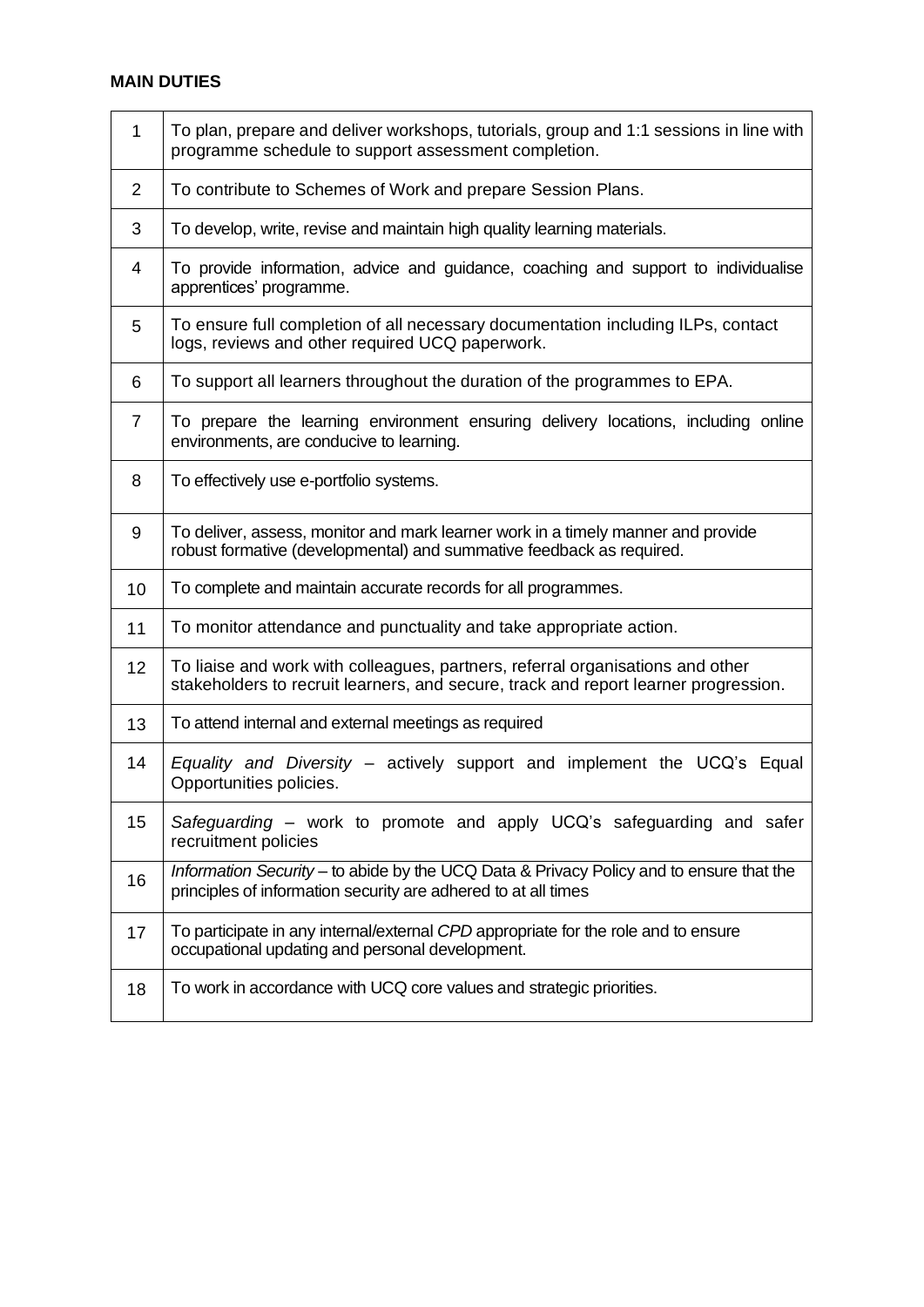|                                                                                                                                 |                                       | <b>Assessed By:</b>                                              |
|---------------------------------------------------------------------------------------------------------------------------------|---------------------------------------|------------------------------------------------------------------|
| <b>PERSON SPECIFICATION:</b><br><b>Essential Work Skills Assessor</b>                                                           | <b>Essential (E)</b><br>Desirable (D) | Application (A)<br>Interview (I)<br>Presentation (P)<br>Task (T) |
| <b>Qualifications</b>                                                                                                           |                                       |                                                                  |
| Literacy/Numeracy at Level 2 as minimum                                                                                         | E                                     | A <sub>1</sub>                                                   |
| <b>Assessor Qualification</b>                                                                                                   | E                                     | A <sub>l</sub>                                                   |
| Management qualification                                                                                                        | D                                     | AI                                                               |
| <b>IQA Qualification</b>                                                                                                        | D                                     | A <sub>l</sub>                                                   |
| PGCE/Cert Ed/PTLS/CTLS or equivalent                                                                                            | D                                     | A <sub>1</sub>                                                   |
| IAG Qualification at level 2 or above                                                                                           | D                                     | A <sub>l</sub>                                                   |
| <b>Experience</b>                                                                                                               |                                       |                                                                  |
| Delivery of apprenticeships in relevant subject<br>area/s.                                                                      | Е                                     | A <sub>l</sub>                                                   |
| Experience of successfully preparing students for<br><b>EPA</b>                                                                 | E                                     | A <sub>1</sub>                                                   |
| Experience of achieving high and timely<br>achievement rates.                                                                   | E                                     | AI                                                               |
| Proven record of delivering good/outstanding lesson<br>observations.                                                            | Е                                     | A <sub>1</sub>                                                   |
| Experience of creating effective learning materials                                                                             | Ε                                     | A I                                                              |
| Experience of providing impartial and effective IAG<br>to learners                                                              | E                                     | A <sub>1</sub>                                                   |
| Experience of completing detailed, robust and<br>compliant paperwork                                                            | E                                     | A I                                                              |
| Experience of working on a range of e-portfolio<br>systems to undertake assessment, feedback,<br>reviews and progress tracking. | Ε                                     | A I                                                              |
| Knowledge, skills and aptitude:                                                                                                 |                                       |                                                                  |
| A high degree of motivation to succeed                                                                                          | E                                     | A I                                                              |
| The ability to meet paperwork and programme<br>submission deadlines and high standards.                                         | E                                     | ΑI                                                               |